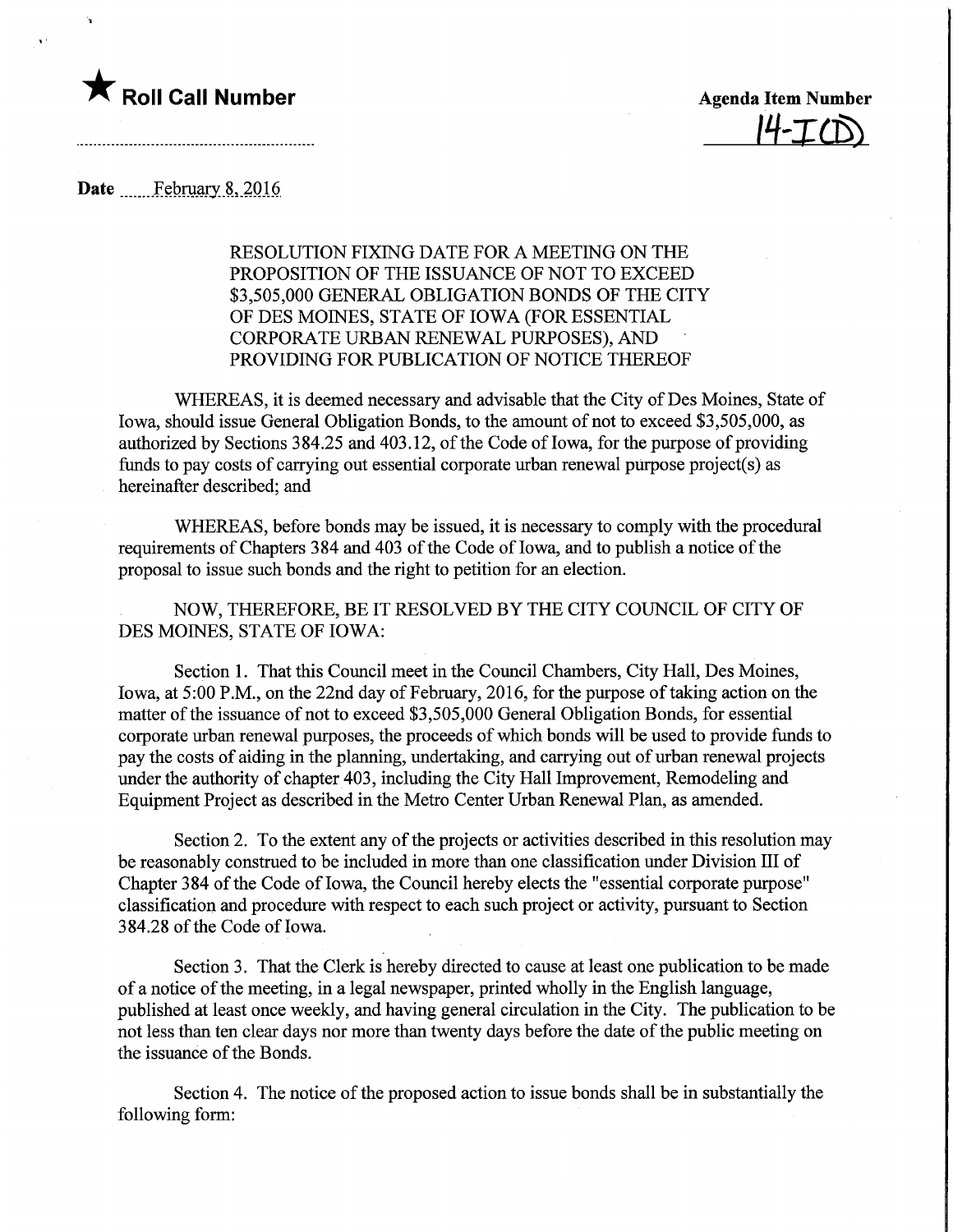

 $H-ICD$ 

## Date February 8, 2016

NOTICE OF MEETING OF THE CITY COUNCIL OF THE CITY OF DES MOINES, STATE OF IOWA, ON THE MATTER OF THE PROPOSED ISSUANCE OF NOT TO EXCEED \$3,505,000 GENERAL OBLIGATION BONDS OF THE CITY (FOR ESSENTIAL CORPORATE URBAN RENEWAL PURPOSES), AND THE HEARING ON THE ISSUANCE THEREOF

PUBLIC NOTICE is hereby given that the City Council of the City of Des Moines, State of Iowa, will hold a public hearing on the 22nd day of February, 2016, at 5:00 P.M., in the Council Chambers, City Hall, Des Moines, Iowa, at which meeting the Council proposes to take additional action for the issuance of not to exceed \$3,505,000 General Obligation Bonds, for essential corporate urban renewal purposes, to provide funds to pay the costs of aiding in the planning, undertaking, and carrying out of urban renewal projects under the authority of chapter 403, including the City Hall Improvement, Remodeling and Equipment Project as described in the Metro Center Urban Renewal Plan, as amended.

At any time before the date of the meeting, a petition, asking that the question of issuing such Bonds be submitted to the legal voters of the City, may be filed with the Clerk of the City in the manner provided by Section 362.4 of the Code of Iowa, pursuant to the provisions of Sections 384.24(3)(q), 384.25 and 403.12 of the Code of Iowa.

At the above meeting the Council shall receive oral or written objections from any resident or property owner of the City to the above action. After all objections have been received and considered, the Council will at the meeting or at any adjournment thereof, take additional action for the issuance of the Bonds or will abandon the proposal to issue said Bonds.

This notice is given by order of the City Council of the City of Des Moines, State of Iowa, as provided by Chapters 384 and 403 of the Code of Iowa.

Dated this  $8^{\frac{1}{12}}$  day of **February**, 2016.

Diane Rauh

City Clerk, City of Des Moines, State of Iowa

Published in The Des Moines Register on February 10, 2016.

(End of Notice)